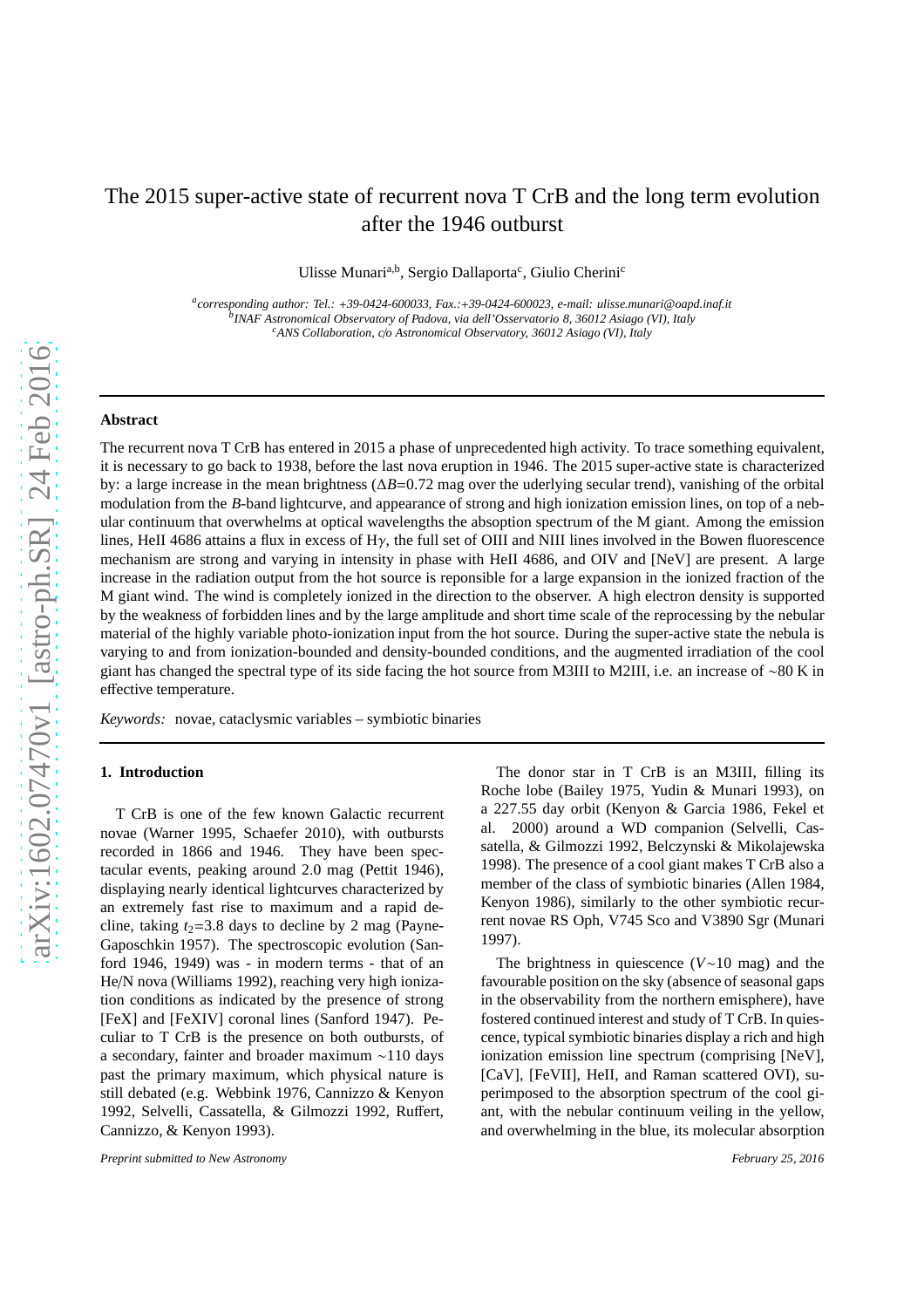bands (Allen 1984, Munari and Zwitter 2002, Skopal 2005). As a symbiotic binary, the optical quiescence spectrum of T CrB is atypical in showing very little else than the M3III absorption spectrum. Most of the time, only a weak emission in  $H\alpha$  is noticeable on low resolution spectra (Kenyon 1986). On rare occasions, a surge in activity causes the optical spectrum of T CrB to show something more typical of symbiotic binaries, e.g. Balmer lines and continuum in emission, and sometimes even the appearance of a weak HeII 4686 in emission (Iijima 1990, Anupama & Prabhu 1991).

In this paper we report on the super-active conditions displayed by T CrB during 2015 (in the following SACT-2015 for short), conditions never seen before. SACT-2015 appears to be much stronger, both photometrically and spectroscopically, than previous periods of enhanced activity recorded after the 1946 nova outburst.

# **2. Observations**

 $BVR<sub>C</sub>I<sub>C</sub>$  optical photometry of T CrB is regularly obtained since 2006 with ANS Collaboration telescopes N. 11 and 36, located in Italy in Trieste and Cembra, respectively. The star has been observed on 205 nights, from May 11, 2006 to Dec 20, 2015. The operation of ANS Collaboration telescopes is described in detail by Munari et al. (2012) and Munari & Moretti (2012). The same local photometric sequence, calibrated by Henden & Munari (2006) against Landolt equatorial standards, was used at both telescopes on all observing epochs, ensuing a high consistency of the data. The  $BVR<sub>C</sub>I<sub>C</sub>$  photometry of T CrB is given in Table 1, where the quoted uncertainties are the total error budget, which quadratically combines the measurement error on the variable with the error associated to the transformation from the local to the standard photometric system (as defined by the photometric comparison sequence). All measurements were carried out with aperture photometry, the long focal length of the telescopes and the absence of nearby contaminating stars not requiring to revert to PSF-fitting.

Low resolution spectra of T CrB were obtained with the 1.22m telescope + B&C spectrograph operated in Asiago by the Department of Physics and Astronomy of the University of Padova. The CCD camera is a AN-DOR iDus DU440A with a back-illuminated E2V 42-10 sensor, 2048 $\times$ 512 array of 13.5  $\mu$ m pixels. It is highly efficient in the blue down to the atmospheric cut-off around 3250 Å. The spectral dispersion is 2.31 Ang/pix and the spectral resolution is constant at ∼2.2 pix, with the spectra extending from ∼3300 to ∼8050 Å. The slit width has been kept fixed at 2 arcsec, and the slit always alligned with the parallactic angle for optimal absolute flux calibration.

High resolution spectra were obtained with the Echelle spectrograph mounted on the 1.82m Asiago telescope. It is equipped with an EEV CCD47-10 CCD,  $1024\times1024$  array, 13  $\mu$ m pixel, covering the interval  $\lambda\lambda$  3600−7300 Å in 32 orders, at a resolving power of 20 000 and without inter-order wavelength gaps.

## **3. Photometric evolution during 2006-2015**

The 2006-2015  $BVR<sub>C</sub>I<sub>C</sub>$  lightcurves of T CrB from our CCD observations of Table 1 are plotted on the left panel of Figure 1. The much brighter state of T CrB in 2015 is evident, with increasing revelance toward shorter wavelengths. On the right panel of Figure 1, the 2006-2014 data (preceeding SACT-2015) are phase plotted against the orbital ephemeris

$$
MinI = 2431933.83 + 227.55 \times E \tag{1}
$$

which gives the epochs of primary minima (passages of the M3III companion at inferior conjunction) for the orbital period derived by Kenyon & Garcia (1986) and Fekel et al. (2000). The resulting phased lightcurve is dominated by the well known ellipsoidal distortion of the M3III giant, first reported by Bailey (1975) at optical wavelengths and by Yudin & Munari (1993) in the infrared. The over-plotted curves are simple fits to guide the eye, in particular to demonstrate that: (*a*) the amplitude of the ellipsoidal modulation, as given by the fitting curves, is  $\Delta B$ =0.63,  $\Delta V$ =0.49,  $\Delta R_C$ =0.42, and  $\Delta I_C$ =0.34 mag; (*b*) the secondary minimum (phase 0.5, WD passing at inferior conjunction) is shallower at shorter wavelengths, a fact due to the irradiation of the cool giant by the hot WD companion; and (*c*) the dispersion of points around the fitting curves increases toward shorter wavelengths and is well in excess of the small observational errors (cf Table 1). The reason for that is associated with the erratic behaviour of accretion phenomena in the system. In fact, a long record of observations document a large amplitude *flickering* affecting time series observations of T CrB (eg. Zamanov & Bruch 1998, Zamanov et al. 2004, Gromadzki et al. 2006, Dobrotka et al. 2010).

The photometric data on T CrB secured during SACT-2015 are not inserted in the right panel of Figure 1, which only deals with the preceding quiescence. The SACT-2015 data are instead plotted in Figure 2, against the same ephemeris as used for Figure 1, from which the polynomial fits are also copied. From Figure 2 we infer that: (i) the shorter the wavelength,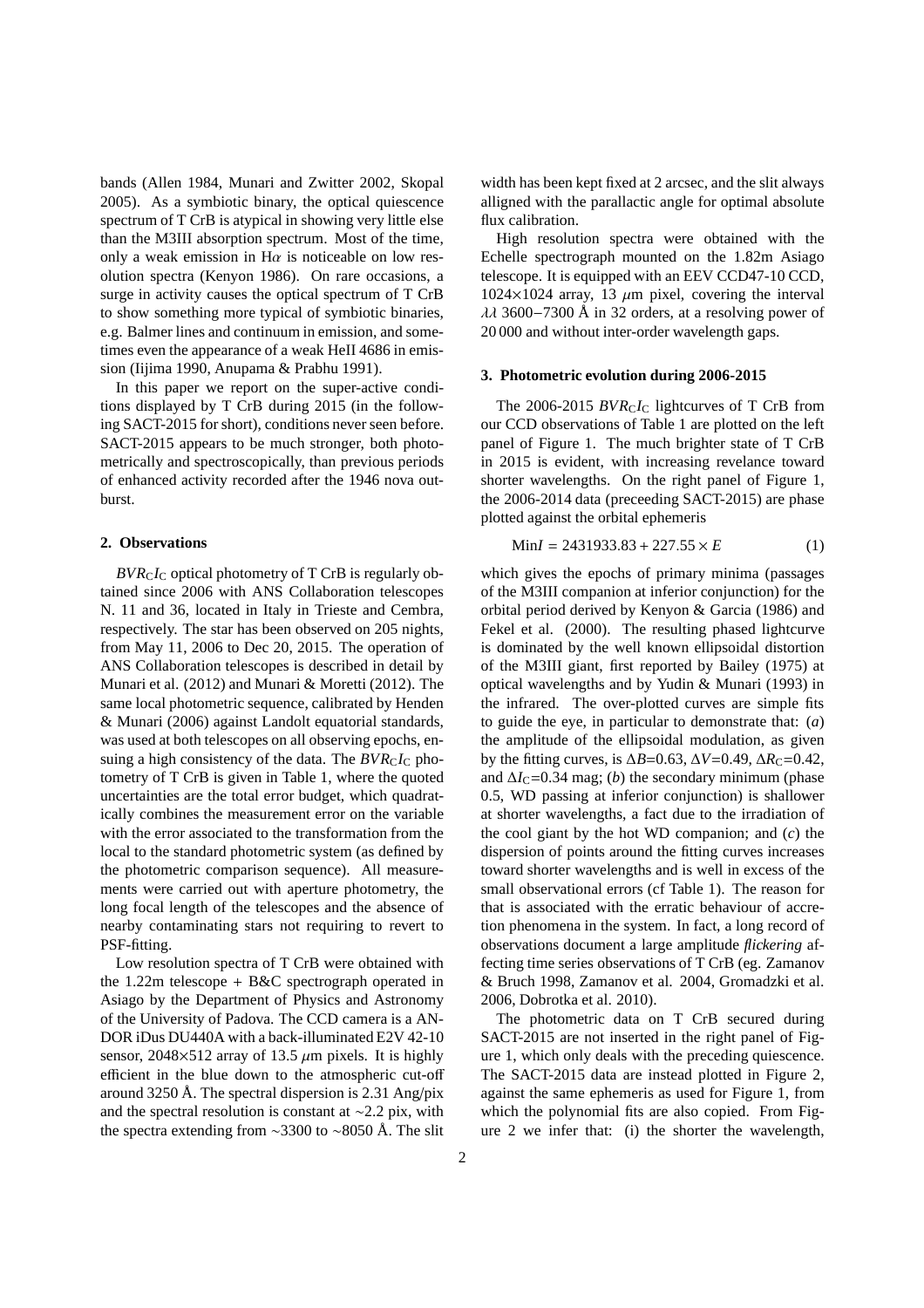Table 1: Our  $BVR<sub>C</sub>I<sub>C</sub>$  photometric observations of T CrB. The full table is available electronically via CDS, a small portion is shown here for guidance on its form and content.

| JD<br>$(-2450000)$ | UT date        | B      | err   | V     | err   | $R_{\rm C}$ | err   | $I_{\rm C}$ | err   | id |
|--------------------|----------------|--------|-------|-------|-------|-------------|-------|-------------|-------|----|
| 7277.328           | 2015 09 11.828 | 11.058 | 0.011 | 9.821 | 0.004 | 8.839       | 0.010 | 7.447       | 0.005 | 11 |
| 7283.296           | 2015 09 17.796 | 11.188 | 0.009 | 9.954 | 0.008 | 8.973       | 0.009 | 7.566       | 0.006 | 11 |
| 7284.322           | 2015 09 18.822 | 11.103 | 0.009 | 9.914 | 0.012 | 8.930       | 0.006 | 7.533       | 0.006 | 36 |
| 7286.289           | 2015 09 20.789 | 11.029 | 0.008 | 9.860 | 0.009 | 8.917       | 0.009 | 7.536       | 0.012 | 11 |
| 7287.285           | 2015 09 21.785 | 10.931 | 0.011 | 9.878 | 0.011 | 8.875       | 0.009 | 7.593       | 0.013 | 11 |
| 7291.294           | 2015 09 25.794 | 10.809 | 0.008 | 9.830 | 0.011 | 8.914       | 0.006 | 7.585       | 0.008 | 36 |
| 7300.256           | 2015 10 04.756 | 10.763 | 0.012 | 9.829 | 0.010 | 8.877       | 0.007 | 7.579       | 0.006 | 36 |
| 7301.260           | 2015 10 05.760 | 10.802 | 0.010 | 9.814 | 0.007 | 8.888       | 0.012 | 7.624       | 0.007 | 11 |



Figure 1: Left: the 2006-2015 BVR<sub>C</sub>I<sub>C</sub> lightcurves of T CrB based on our data in Table 1 (solid and open circles mark observations obtained with ANS Collaboration telescopes 11 and 36, respectively). The surge in brightness during 2015 is prominent. *Right*: the quiescence part of the data at left is here phase plotted against the P=227.55 days orbital period. The curves are low order Legendre polynomials, symmetric with respect to the WD transit at lower conjunction (phase 0.5), to provide a simple fit to guide the eye to the ellipsoidal modulation.

the larger the increase in brightness during SACT-2015: compared with preceding quiescence (as given by the fitting curves in Figures 1 and 2), the increase is  $\Delta B = 0.72$ ,  $\Delta V = 0.28$ ,  $\Delta R_C = 0.21$ , and  $\Delta I_C = 0.09$  mag; (ii) during SACT-2015, the orbital modulation disappears from the *B* lightcurve, and the depth of secondary minimum (orbital phase 0.5) is reduced in the *V* and  $R_{\rm C}$  lightcurves; and (iii) contrary to previous high states that did not influence T CrB brightness at longer wavelengths, the effect of SACT-2015 extends well into the far red, with all  $I_{\rm C}$  measurements laying above the polynomial fit to quiescence data. Anticipating the spectroscopic results from following sections, these photometric signatures are due to: (1) nebular emission from a much larger fraction of the M3III wind now ionized by the hot source, which visibility is not affected by orbital motion, and (2) increased irradiation and therefore higher re-emission from the side of the M3III facing the hot source. In this respect it is interesting to note that the dispersion of the observations is similar during SACT-2015 and quiescence, with  $\sigma(B)=0.115$ and 0.120 mag, respectively. This suggests that the increased output from the hot source is powered by the same accretion processes and associated instabilities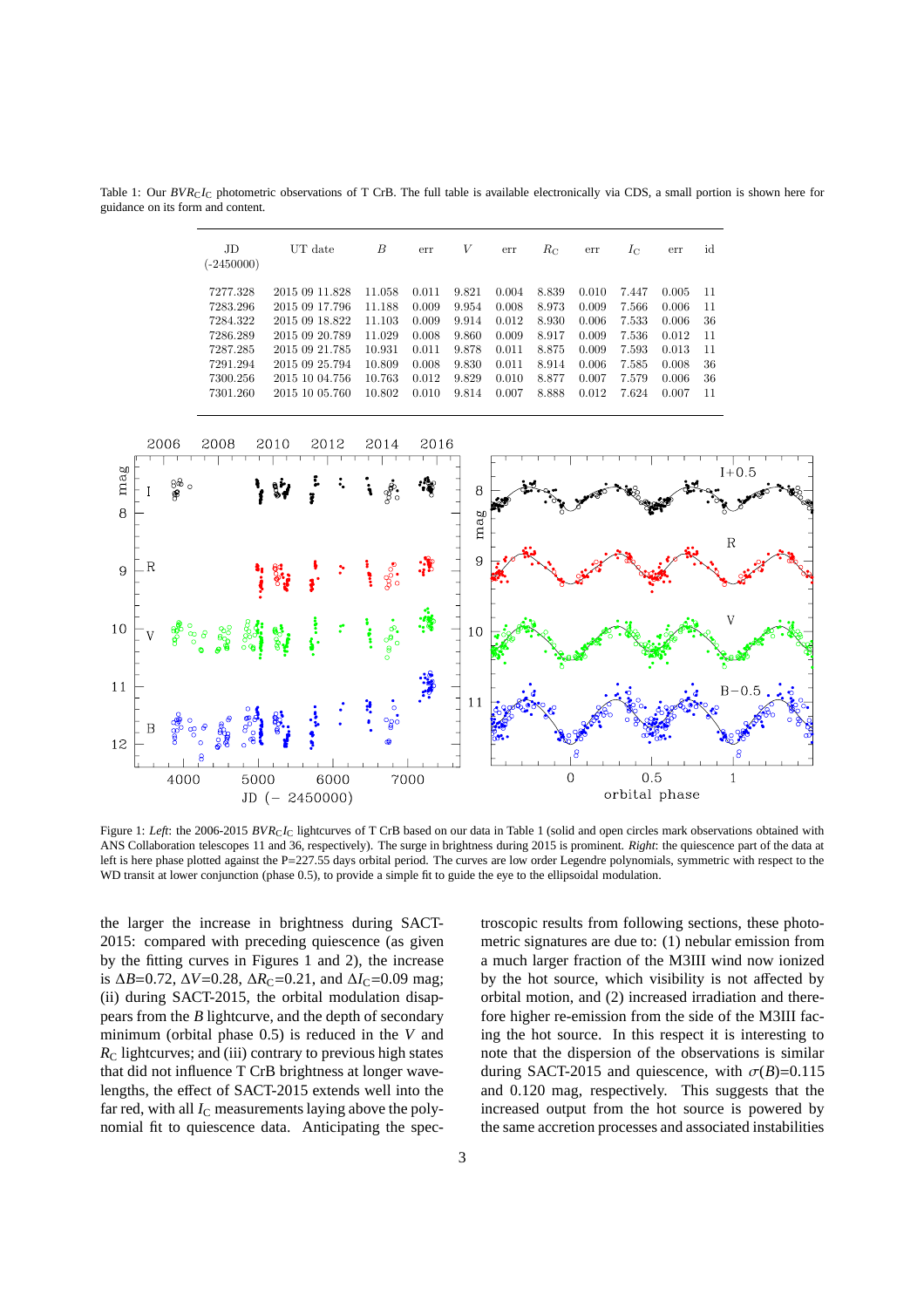

Figure 2: The photometric observations of T CrB during the 2015 super-active period are phase-plotted against the orbital ephemeris (Eq. 1), with mean curves for quiescence imported from Figure 2.

that dominates during quiescence. In addition, the large amplitude and short time scale (of the order of a day or a few days at most) of these erratic fluctuations, suggests that the electron density in the ionized gas (dominating the system brightness in  $B$ ) is high enough to drive a short recombination time scale, so that the short time scale and large amplitude of the variations in the photo-ionization input are not washed out by reprocessing from the recombining gas.

# **4. Long term 1947-2015 evolution and previous active states**

To place SACT-2015 into a broader perspective, we investigated the long term brightness evolution of T CrB following the 1946 nova outburst. The outburst was over by the summer of 1947 when the star had returned to quiescence brightness, *V*∼10 mag. This value is similar to what F. W. A. Argelander measured in 1855 before the 1866 nova outburst - for his Bonner Durchmusterung (BD) star atlas, and to the brighntess that characterized the star in between the two nova eruptions of 1866 and 1946 (Barnard 1907, Campbell & Shapley 1923).

To reconstruct the 1947-2015 lightcurve of T CrB, we selected to use the 120,000 visual estimates collected by AAVSO (privately communicated by Stella Kafka, Director). This choice is based on two primary reasons.

The first in that the visual estimates collected by AAVSO constitute an uninterrupted record of T CrB brightness during the last 70 years, whereas other sources of information (measurements in any photometric band) are too sparse in time and scattered through so many different observers, instrumental combinations and photometric systems to be of no use to our goal.

The second argument is based on the fact that during the last 70 years, each epoch has been chacarterized by a different type of instrument to record stellar brightness: initially unfiltered blue sensitive photographic emulsions, then filtered pancromatic photographic emulsions, followed by photoelectric photometers, and finally by CCD devices. The very red color of T CrB (much redder than most of the suitable comparison stars around the variable) has impacted in different ways and by different amounts the photometry collected with such a broad assortment of instruments. In addition, only rarely the data have been properly transformed to standard systems, most of the measurements being just differential with respect to a single field star (usually of unmatching colors). On the contrary, visual estimates seem to be far more stable over different epochs and subsequent generations of observers: the comparison sequence has not changed much and the many different observers participating in the 70 years of AAVSO monitoring have used the same measuring device, their unfiltered eyes.

#### *4.1. Mean magnitudes*

In tracking the secular evolution of T CrB following the 1946 outburst, we are looking for subtle effects (of the order of hundredths of a magnitude), much less than the scatter intrinsic to visual estimates. We have to filter out the noise.

The simplest way could be to average all data within a given time step. Such a straight average would however most likely generate spurious signals. In fact, the majority of the visual estimates are concentrated during the summer and autumn months, when T CrB is best located in the evening sky. Given the long orbital period of the system (about 62% of 1 year), this would mean that in different years the system is on average observed at different orbital phases. Given the large amplitude of the orbital modulation, this would cause a spurious beating signal.

To overcome the problem, we have divided the AAVSO data into contingous orbital cycles (110 cycles from 1947 to current time), and  $\chi^2$  fitted to them the average phased lightcurve for quiescence (the continous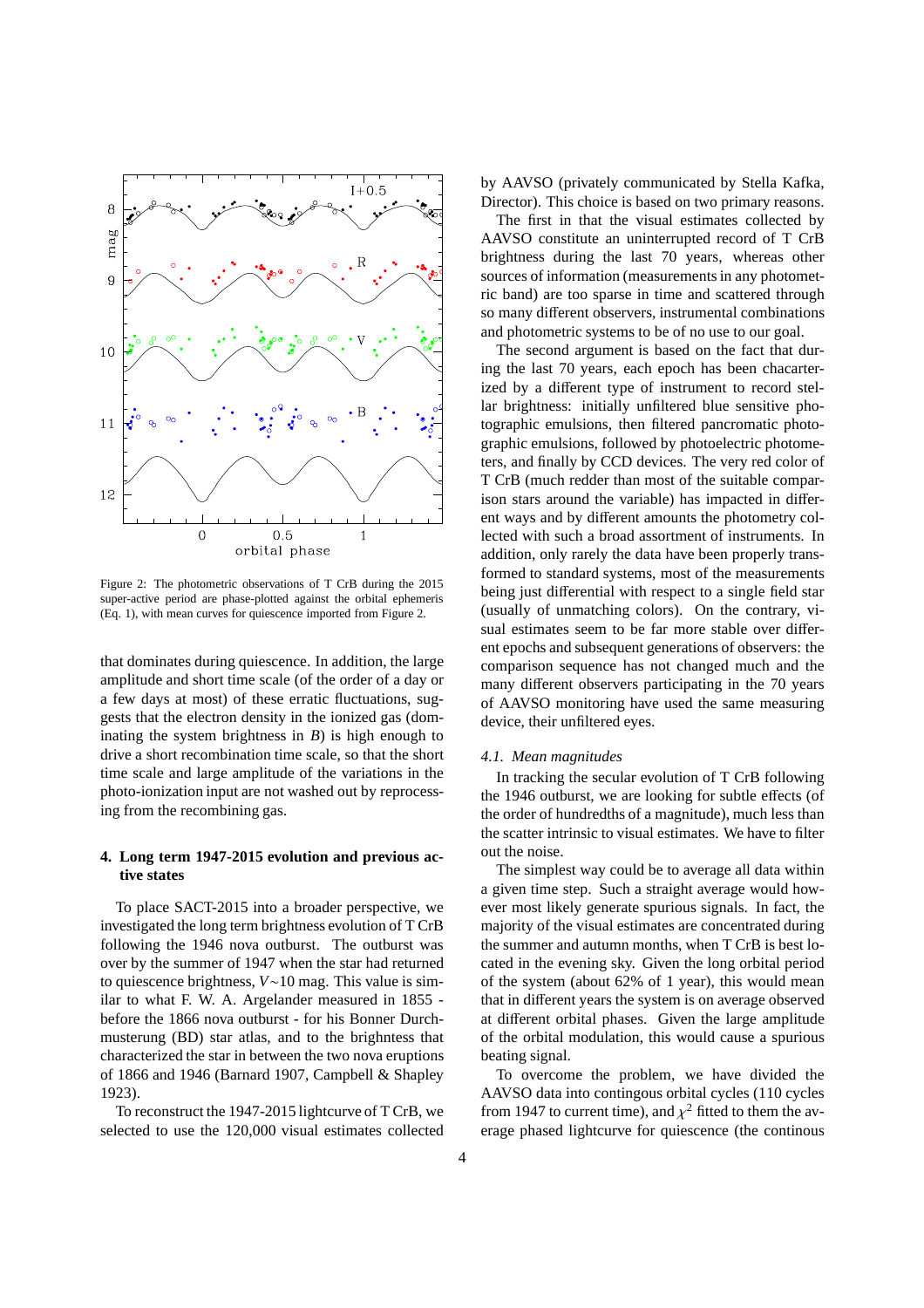| identification              | $\lambda$<br>$(\AA)$ | flux  |  |
|-----------------------------|----------------------|-------|--|
|                             |                      |       |  |
| <b>OIV</b>                  | 3411                 | 3.1   |  |
| $[NeV] + OIII$              | 3428                 | 3.5   |  |
| <b>OIII</b>                 | 3444                 | 10.8  |  |
| $HI + HeI$                  | 3733                 | 3.4   |  |
| HТ                          | 3750                 | 5.3   |  |
| OIII                        | 3758                 | 4.0   |  |
| $HI + HeII$                 | 3771                 | 8.3   |  |
| НI                          | 3797                 | 7.0   |  |
| HT                          | 3835                 | 11.5  |  |
| <b>SiII</b>                 | 3859                 | 3.9   |  |
| [NeIII]                     | 3869                 | 4.8   |  |
| HT                          | 3888                 | 14.1  |  |
| CaII                        | 3933                 | 6.6   |  |
| $H\epsilon$ (+[NeIII]+CaII) | 3968                 | 24.5  |  |
| $H\delta + NIII$            | 4101                 | 25.8  |  |
| $H\gamma$                   | 4340                 | 28.8  |  |
| HeI                         | 4387                 | 5.4   |  |
| NIII                        | 4640                 | 25.8  |  |
| HeII                        | 4686                 | 32.3  |  |
| Hel                         | 4713                 | 4.7   |  |
| $H\beta$                    | 4861                 | 77.5  |  |
| HeI                         | 4922                 | 9.2   |  |
| [OIII]                      | 4959                 | 4.8   |  |
| [OIII]                      | 5007                 | 18.2  |  |
| HeI                         | 5016                 | 6.3   |  |
| HeI                         | 5876                 | 19.6  |  |
| NaI                         | 5893                 | 3.7   |  |
| $H\alpha$                   | 6563                 | 315.0 |  |
| Hel                         | 6678                 | 17.0  |  |
| Hel                         | 7065                 | 22.7  |  |
|                             |                      |       |  |

Table 2: Integrated fluxes (in units of  $10^{-13}$  erg cm<sup>-2</sup> sec<sup>-1</sup>) of emission lines in the spectrum of T CrB for 2015-10-16 from Figure 4.

curve for *V* band in Figure 1). In this way, no matter how unevenly distributed in orbital phase the observations could be, a correct estimate for the magnitude averaged along a whole orbital cycle is obtained. The values so derived are plotted in Figure 3.

# *4.2. The secular trend and past active phases*

The secular trend of T CrB in quiescence, shown in Figure 3, is characterized by three basic features: (i) an



Figure 3: Long term evolution of the brightness of T CrB in quiescence, from 120,000 AAVSO visual estimates collected after the 1946 nova outburst. Each point represents the mean value of the visual estimates covering an orbital cycle (227.55 days).

initial faster decline, at a mean rate of 0.0178 mag per orbital period, lasting for the initial ∼12 years (1947- 1959), (ii) a slower decline, at a mean rate of 0.0025 mag per orbital period, characterizing the following ∼55 years until present time, and (iii) a few episodes of enhanced brightness occouring after 1975. Four such episodes are clearly present in Figure 3: the first three occurred in 1975-1985, 1996-1997 and 2001-2004, and were of decreasing peak brightness; the fourth and last one, SACT-2015 is characterized by the largest amplitude with respect the underlying secular trend.

#### **5. Spectroscopy of the 2015 super-active state**

In addition to the largest increase in brightness, SACT-2015 has also seen the greatest spectroscopic changes displayed by T CrB since the 1946 nova outburst. The most obvious changes are the unprecedented intensity attained by HeII 4686 (in excess of H $\gamma$ ), the large intensity of OIII and NIII lines involved in the Bowen fluorescence mechanism, and the appearance of high ionization lines like [NeV] 3427, all these on top of strong nebular and Balmer continua.

The spectroscopic changes are best illustrated by Figure 4, where two spectra for exactly the same orbital phase  $(\theta=0.53, \text{WD}$  passing at inferior conjunction) are compared, one from SACT-2015 and the other from the preceeding quiescence. The 2015-10-16 spectrum cor-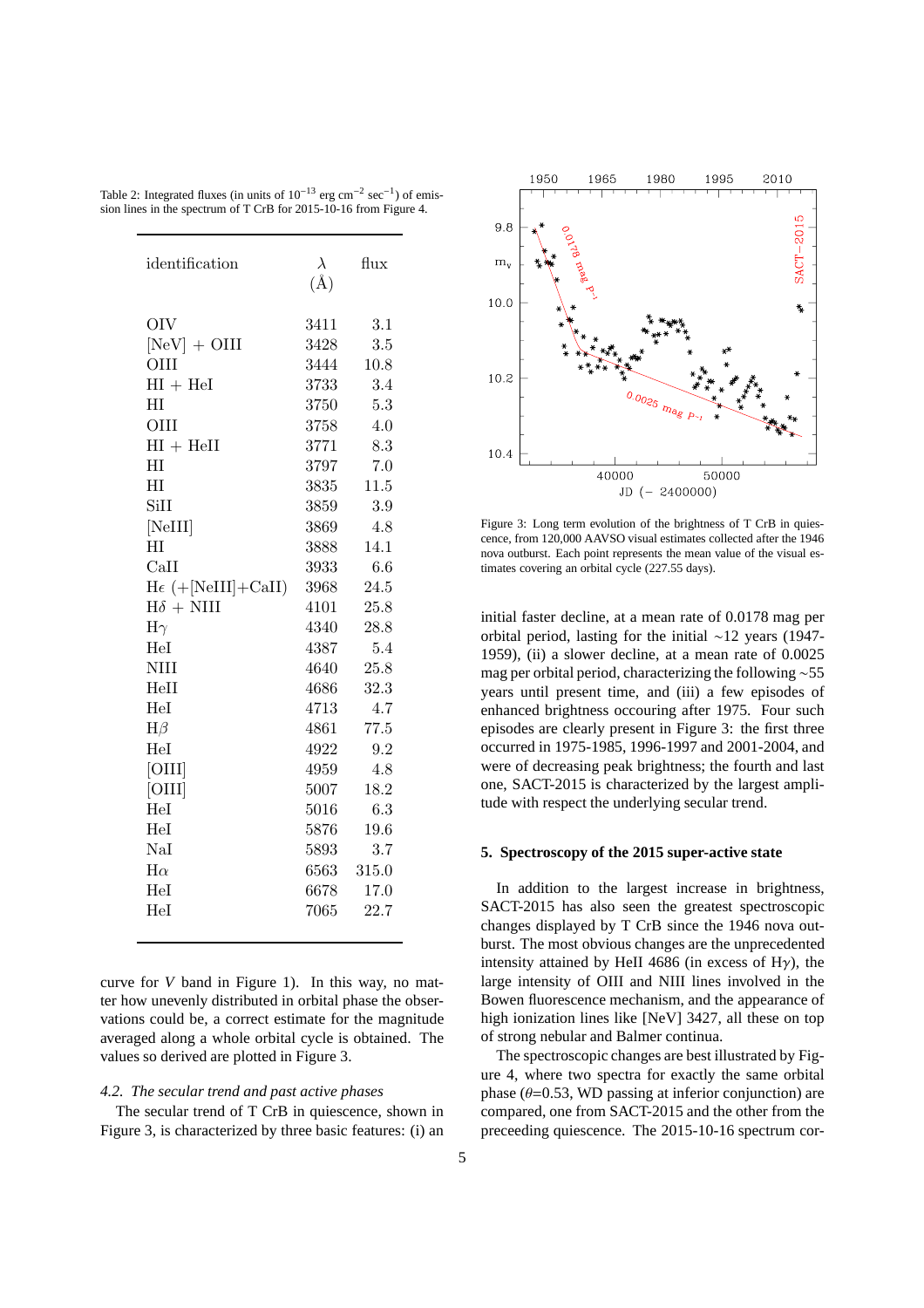

Figure 4: *Top:* spectra of T CrB for quiescence (2012-09-03) and super-active states (2015-10-16) are compared for exactly the same orbital phase (0.53), to cancel out any dependence from orbital aspect. *Bottom:* their subtraction results in the nebular spectrum plotted here. The principal emission lines are identified and their integrated fluxes are listed in Table 2.

responds to the strongest recorded intensity of HeII during SACT-2015, while the quiescence 2012-09-03 spectrum is well representative of the usual (and dull) apperance of T CrB during quiescence, when only some weak emission in H $\alpha$  is visible over an otherwise normal M3III absorption spectrum. The result of the subtraction of the quiescence (2012-09-03) from the SACT-2015 spectrum (2015-10-16) is plotted on the lower panel of Figure 4. It is a fine example of emission from ionized gas of high density (plots built in the same way from other SACT-2015 spectra provide similar results). Integrated flux of the emission lines identified in this nebular spectrum are provided in Table 2.

At the reddest wavelengths, weak features are left in

the subtraction of the TiO molecular bands from the two spectra of Figure 4. To evaluate them, in Figure 5 we plot template spectra for M2III and M3III giants taken from the atlas of Fluks et al. (1994), after scaling them to the *V* and  $V - I_C$  mean values of T CrB in quiescence at the same orbital phase ( $\theta$ =0.53). In the same Figure 5 we plot their difference, which is also over-plotted to the nebular spectrum of Figure 4, where it provides a perfect match to the weak features left over at reddest wavelengths by the subtraction of the SACT-2015 and quiescence spectra. This indicates that the irradiation by the hot source has rised the temperature of the facing side of the giant companion, from that of a M3III during quiescence to that of a M2III during SACT-2015. This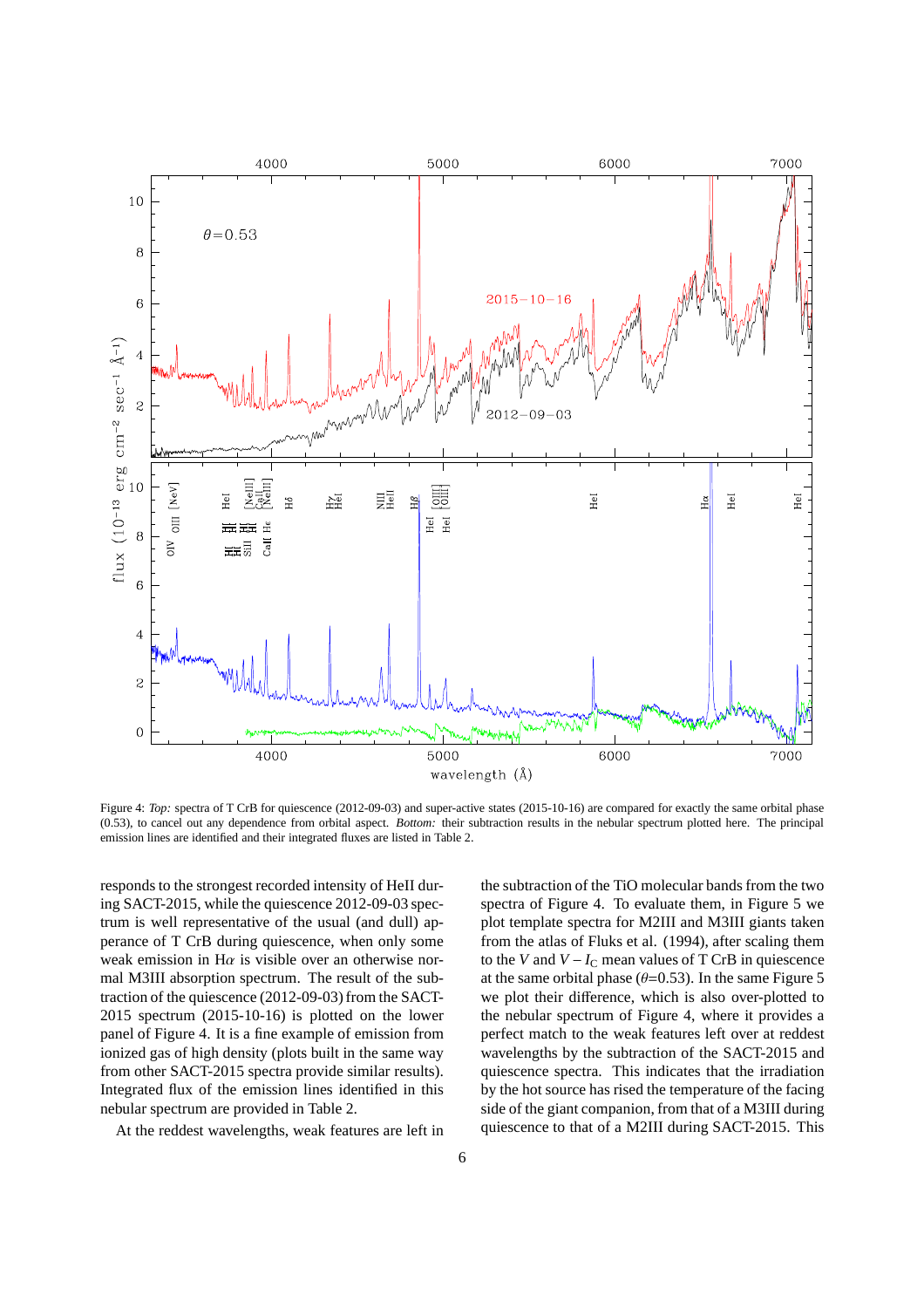

Figure 5: Spectra for M2III and M3III templates from the atlas of Fluks (1994), and their subtraction, showing the largest difference in the red.

Table 3: Integrated fluxes (in units of  $10^{-13}$  erg cm<sup>-2</sup> sec<sup>-1</sup>) from Asiago 1.22m+B&C spectra for H $\alpha$ , H $\beta$ , HeI 5876 Å, and HeII 4686 Å emission lines during the 2015 super-active state of T CrB.

| date       | ph.  | $H\alpha$ | ${ {\rm H}{\beta}}$ | HeI | HeII |
|------------|------|-----------|---------------------|-----|------|
| 2014-11-02 | 0.00 | 114       | 27                  | 7   | 2    |
| 2015-06-02 | 0.94 | 210       | 55                  | 17  | 17   |
| 2015-08-11 | 0.24 | 242       | 64                  | 16  | 18   |
| 2015-08-30 | 0.33 | 394       | 93                  | 22  | 12   |
| 2015-09-07 | 0.36 | 235       | 53                  | 12  | 10   |
| 2015-09-24 | 0.44 | 319       | 61                  | 14  | 9    |
| 2015-09-25 | 0.44 | 303       | 64                  | 13  | 9    |
| 2015-10-04 | 0.48 | 360       | 85                  | 17  | 18   |
| 2015-10-16 | 0.53 | 330       | 76                  | 20  | 28   |
| 2015-11-07 | 0.63 | 234       | 76                  | 16  | 22   |
| 2015-11-24 | 0.71 | 234       | 43                  | 13  | 9    |
| 2015-12-23 | 0.83 | 244       | 53                  | 17  | 20   |
|            |      |           |                     |     |      |

change corresponds to an increase in the effective temperature of ∆*T*eff∼80 K, averaging between ∆*T*eff=90 K and  $\Delta T_{\text{eff}}$ =70 K reported by Ridgway et al. (1980) and Fluks et al. (1994), respectively, as the difference in temperature between M2III and M3III giants.

The intensity of HeII has varied considerably during

SACT-2015, as illustrated by the sample of spectra presented in Figure 6. In this figure we also plot for comparison the spectrum for 2014-11-02, that caught T CrB on the transition from quiescence to SACT-2015, which show increased nebular emission (both continuum and lines) and the first appearance of HeII. Table 3 lists the integrated flux for a few representative lines as measured on our SACT-2015 low resolution spectra.

#### **6. The nebular spectrum**

Some comments are here in order concerning the nebular spectrum of T CrB during SACT-2015, a detailed photo-ionization modeling being pursued elsewhere.

The fluxes of emission lines listed in Tables 2 and 3 are little affected by the low extinction experienced by T CrB. The 3D Galactic dust model by Munari et al. (2014) indicate a total interstellar extinction  $E_{B-V}$ =0.048 along the line of sight to T CrB, and similarly very low values of  $E_{B-V}$ =0.058 and  $E_{B-V}$ =0.067 are derived from the 3D Galactic dust distributions of Schlegel, Finkbeiner, & Davis (1998) and Schlafly & Finkbeiner (2011), respectively. Cassatella et al. (1982) from analysis of IUE ultraviolet spectra derived a slightly larger reddening, *EB*−*V*=0.15, that could indicate some contribution by local circumstellar matter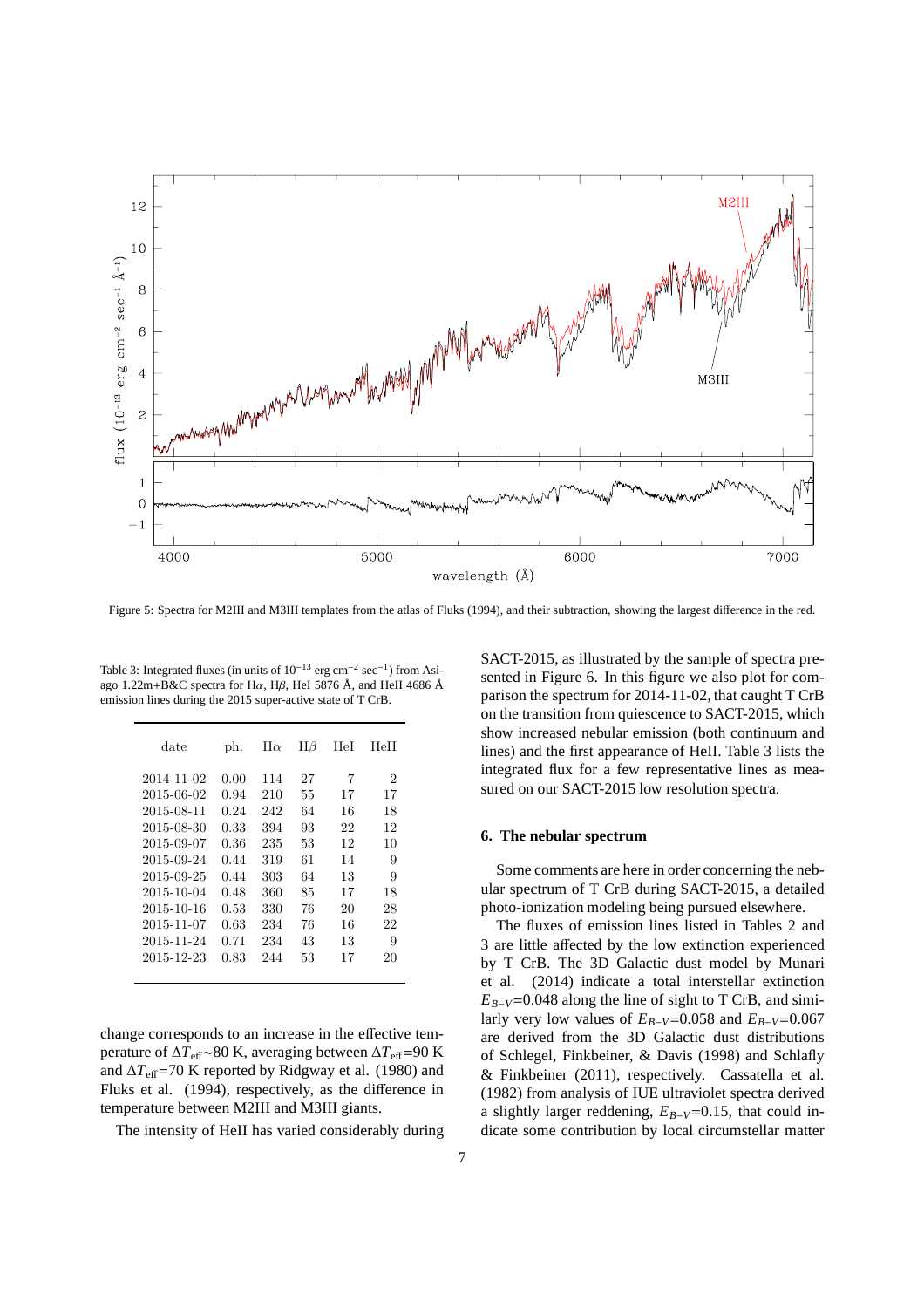

Figure 6: Sample of low res spectra of T CrB obtained during the 2015 super-active phase, arranged in order of increasing HeII 4686 Å flux.

around T CrB. After dereddening, the ratio of Balmer line fluxes listed in Table 2 suggests a negligible optical depth in H $\alpha$ , following the analysis of Barker (1978) and Feibelman (1983).

The spectra of T CrB in Figure 4 display a strong  $\lambda$  4640 Å blend. It is due to three NIII lines (multiplet N.2) pumped by Bowen fluorescence mechanism (BFM in the following; Bowen 1934, 1935). These lines  $(4634, 4640, 4641 \text{ Å})$  are resolved in the Echelle spectrum for 2015-11-02 presented in Figure 7 (right panel). Their production begins with emission of HeII Ly- $\alpha$ photons at 303.8 Å, which wavelength corresponds to that of OIII transiting from its ground state to an excited level. The OIII downward transitions produce photons at 3415, 3428 and 3444 Å in the 1:8:54 proportions. The OIII 3444 line is observed in strong emission in SACT-2015 spectra, as illustrated in the left panel of Figure 7, while the other two OIII lines are blended with nearby lines. The end product of the OIII downward transitions is the emission of photons at 374.4 Å which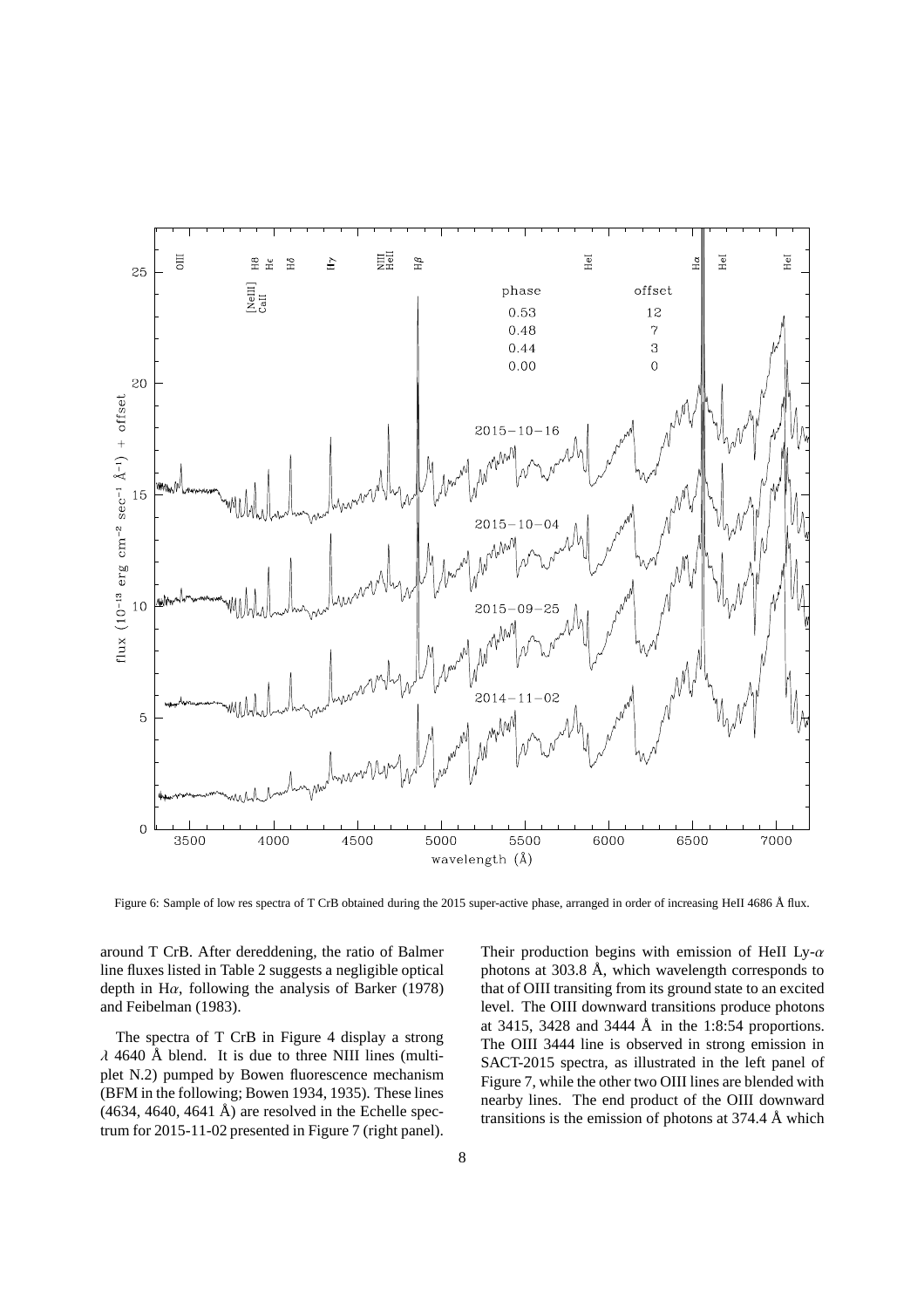

Figure 7: Zooming on different portions of the spectra of T CrB for the 2015 super-active state, to document the presence of OIV and [NeV] in emission and the main OIII and NIII lines produced by the Bowen fluorescence mechanism.



Figure 8: Comparison of the spectral appearance of T CrB around Ha and HeII 4686 Å during quiescence and 2015 auper-active state. Asiago 1.82m+Echelle spectra are compared for exactly the same orbital phase, to cancel out any dependence from orbital aspect.

correspond to the transition of NIII from its ground to an excited state. The following de-excitation results in the emission of the three lines constituting the  $\lambda$ 4640 Å blend above mentioned, and in a pair of lines at 4097 and 4103 Å (NIII multiplet N.1), which are also in strong emission in T CrB as illustrated by the central panel of Figure 7. It is also worth noticing that in the SACT-2015 spectra Figure 6, the intensity of OIII 3444 and NIII 4640 blend varies in parallel with that of HeII 4686, as expected when BFM is ruling. The BFM pumping has been studied in detail in symbiotic stars by Eriksson et al. (2005) and Selvelli et al. (2007). The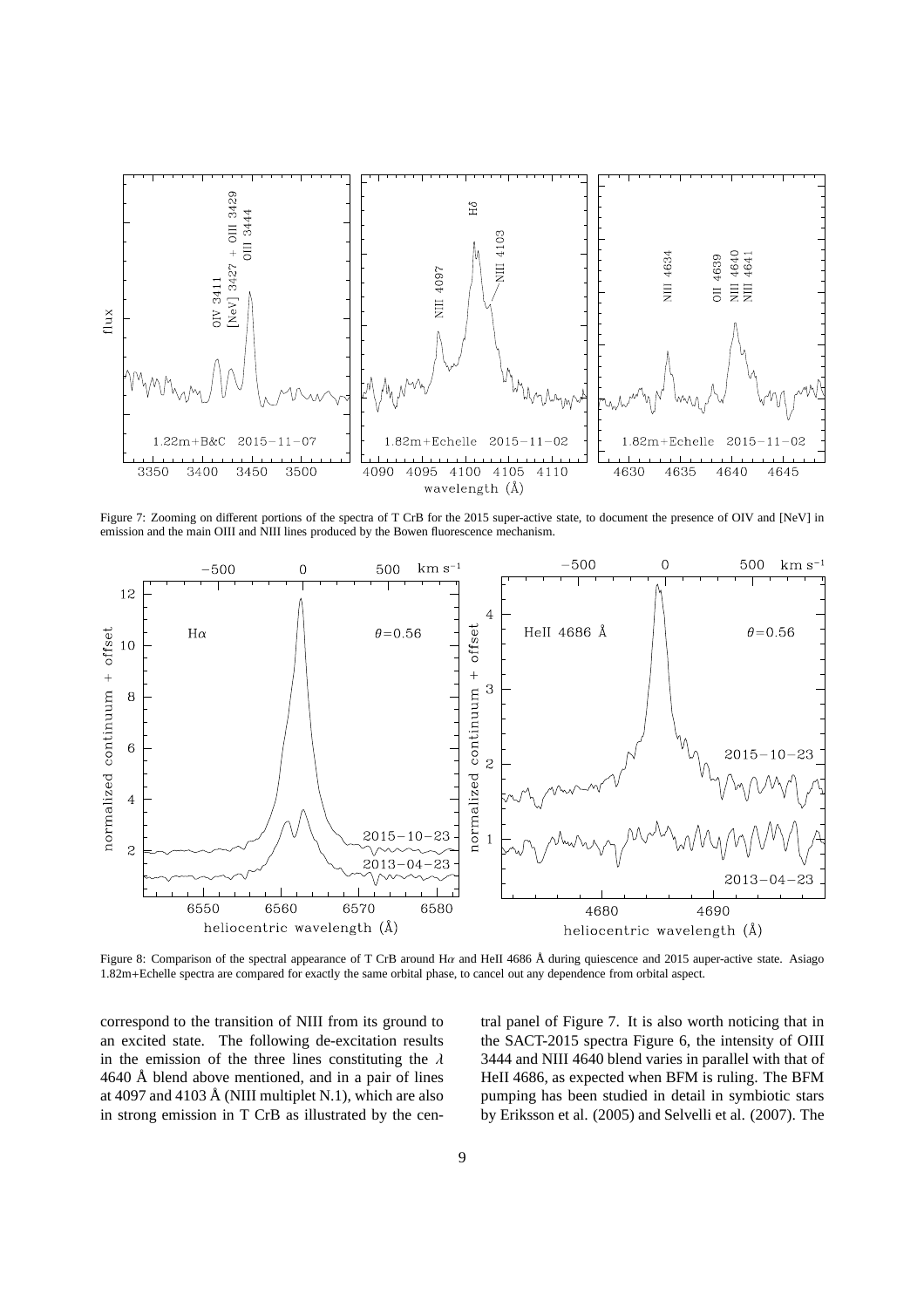efficency of the BFM in T CrB during SACT-2015 (defined as the fraction of HeII Ly- $\alpha$  photons that leads to OIII upward transitions) is ∼0.35, following Harrington (1972) formalism.

We have detected [NeV] 3427 emission line in the optical spectra of T CrB, to the best of our knowledge the first time this have occourred away from nova eruptions, a further indication of the exceptional state T CrB has underwent in 2015. The line is identified in the portion of T CrB spectrum highlighted in the left panel of Figure 7. The line is observed at 3428 Å, at the mean position for [NeV] 3427 and OIII 3429, which contributes equal amounts to the observed flux. In fact, from Table 2, the observed flux for the 3428 blend is 1/3 of OIII 3444, while that expected from OIII 3429 alone would be 1/6.5, according to both theoretical transition probabilities and actual observations in symbiotic binaries (Selvelli et al. 2007).

The simultaneous presence of both [NeV] 3427 and [NeIII] 3869 could suggest that [NeIV] lines should be equally present in the nebular spectrum of T CrB. The strongest optical [NeIV] lines are located at 4715- 4727 Å (Merrill 1956), and they never attend a significant intensity (when seen in symbiotic binaries, they score only a few % of the intensity of [NeV] and [NeIII] lines; cf. Allen 1983, Munari & Zwitter 2002). The non-detection of [NeIV] in the spectra of T CrB is therefore not surprising. Similarly, the strongest OIV line that is observed at optical wavelengths is the 3411 Å (Jaschek & Jaschek 2009), and given its modest intensity in the spectra of T CrB no further lines from this ion are expected to be visible.

The relative intensity of HeI and HeII emission lines varied greatly during SACT-2015, as illustrated by the sample of spectra plotted in Figure 6 and the line fluxes listed in Table 3. The HeII 4686 / (HeI  $5876 +$  HeI 6678) ratio is seen to vary from 0.17 on 2014-11-02, to 0.34 on 2015-08-30, to 0.88 on 2015-10-16. For the latter two dates, the HeI lines augment their intensity by just 20% while HeII increases by three times. This behaviour indicates that during quiescence and the initial rise toward SACT-2015, the nebula was *ionization bounded*, with properly nested Stromgren's spheres for different ions and neutral material further out, ready to be ionized by an increase in the hot source output. During SACT, the nebula became *density bounded*, i.e. all the available gas was already ionized and any increase in the hot source output could only rise the ionization degree of the gas but not further expand the nebula into pre-existing external neutral material. The ionization to density bounded transition is nicely confirmed by the evolution of the H $\alpha$  profiles shown in Figure 8, where

a quiescence (2013-04-23) and a SACT-2015 (2015-10- 26) profile for exactly the same orbital phase (0.56) are compared. The H $\alpha$  profile for quiescence shows a weak emission and superimposed to it a narrow aborption, which is missing from the SACT-2015 profile that displays a vastly stronger emission. This narrow absorption is typical of symbiotic stars, and originates in the outflowing wind of the cool giant, specifically from the neutral portion external to the fraction ionized by the WD, as it was demonstrated by Munari (1993) who followed for several cycles the orbital motion of the cool giant, of the emission lines and of the narrow absorptions in EG And, a symbiotic star with optical spectra closely similar to those of T CrB in quiescence. The absence of the narrow central aborption from the SACT-2015 profile indicate that, in the direction of the observer, no neutral gas exists external to the ionized gas. The velocity of the narrow absorption is -19 km sec<sup>-1</sup> with respect to that of the cool giant, which is therefore the terminal velocity of its outfowing wind, a value typical of cool giants.

Finally, the values reported in Table 3 shows how the intensity of HeII 4686 emission line is more responsive to the varying activity of the hot source than to the orbital aspect.

## **7. Three levels of activity for T CrB in quiescence**

Iijima (1990) noted that during quiscence, i.e. away from the 1866 and 1946 nova outbursts, T CrB exhibits two states: an "high" one when emission lines (Balmer, HeI) and the nebular continuum are relatively strong, and a "low" state when they essentially disappear (except some weak residual emission in  $H\alpha$ ). The unique conditions eperienced by T CrB during SACT-2015 requires the introduction of a new, third state that we term "super-active", which is characterized by (1) the presence of OIV and [NeV] lines and a very strong HeII 4686, a strong 4640 Bowen fluorescence blend, (2) a large increse in mean brightness, and (3) disappearance of orbital modulation from *B*-band lightcurve.

We have searched the available leterature (e.g. Kraft 1958, Gravina 1981, Andrillat & Houziaux 1982, Blair et al. 1983, Williams 1983, Kenyon and Garcia 1986, Iijima 1990, Anupama & Prabhu 1991, Ivison et al. 1994, Anupama 1997, Zamanov and Marti 2001, Munari & Zwitter 2002) in the attempt to reconstruct the history of spectroscopic activity of T CrB during quiescence. This has turned out a difficult task because rarely integrated absolute fluxes are provided for the emission lines, few observations ventured enough into the blue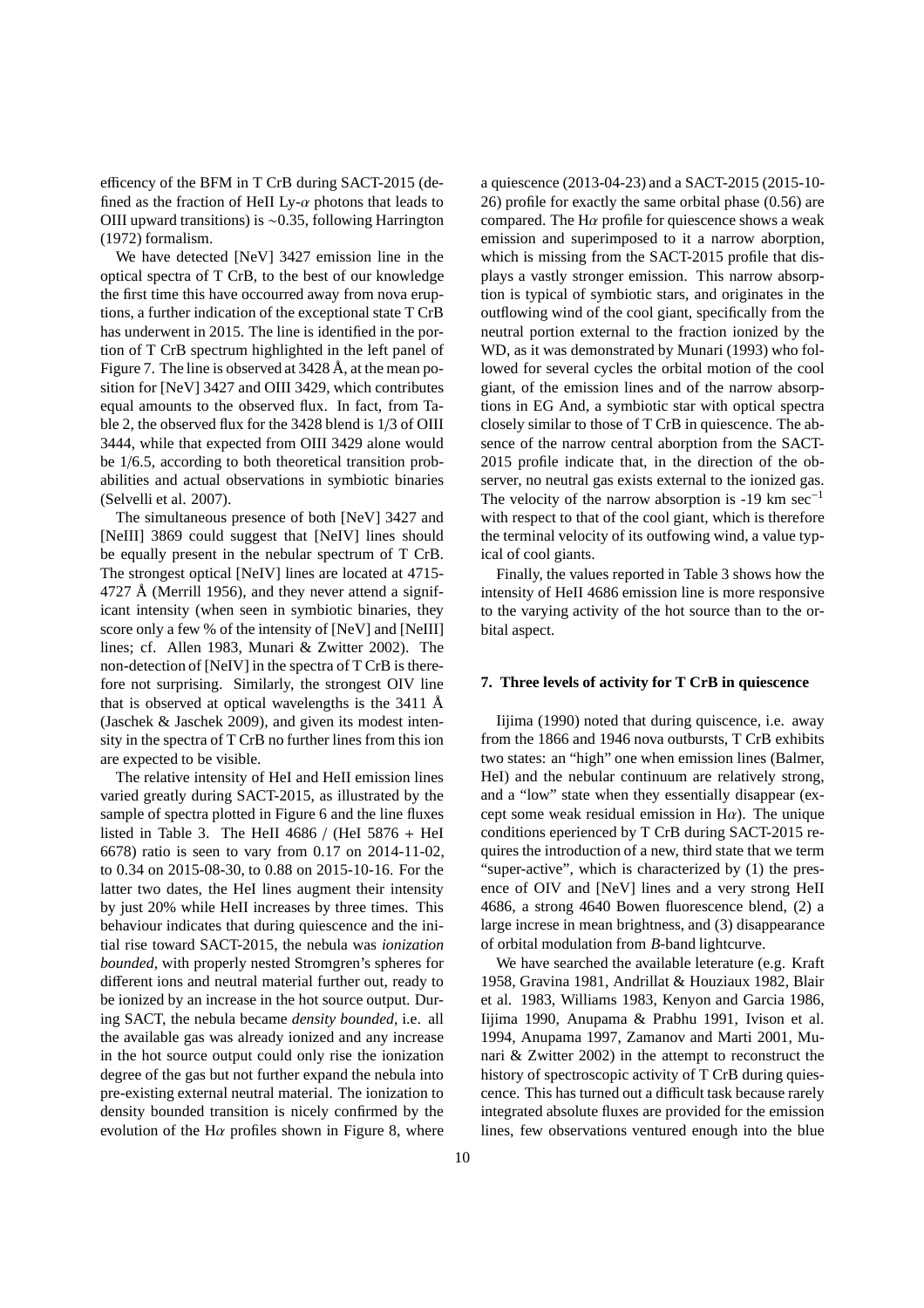to cover the Balmer continuum, and usually only equivalent widths are given if not just a mere descrition like 'weak' or 'strong'. In addition the observations reported in literature were obtained at different wavelength intervals and resolving powers. We tried our best to homogenize the different sources, and in this we took advantage of the many (unpublished) spectra of T CrB that we have regularly obtained since 1987.

T CrB has always been in a 'low' state when observed for the first 3 decades after the 1946 outburst. The last of these spectra, those of Blair et al. (1983) for 1981- 02-06, Williams (1983) for 1981-06-10, and Gravina (1981) for 1981-07-15 and 1981-09-15 record only feeble emission in H $\alpha$ , H $\beta$  and H $\gamma$ . Iijima (1990) reports that, in addition to Balmer and HeI, a weak emission in HeII 4686 Å was visible on his spectra on several dates distributed between 1982 and 1987, but Kenyon and Garcia (1986) saw no HeII in emission on their 1984 and 1985 spectra and the absolute flux they measured for Balmer lines was only twice larger than that reported by Blair et al. (1983) for 1981. The extensive spectral monitoring by Anupama & Prabhu (1991) and Anupama (1997) shows that the intensity of Balmer and HeI emission lines gradually increased starting with June 1985, peaked during November 1986, and returned to the 'low' state by October 1987, where T CrB has remained until 1996. Iijima (1990) confirms that HeII was absent from his spectra for 1988, 1989 and 1990, the same reported by Ivison et al (1994) for their 1989 spectra. Just a feable emission in the lower Balmer lines and no HeII were found by Munari & Zwitter (2002) on various dates of 1993 and 1995. Then a new 'high' state was briefly observed in 1996-1997. On 1996-02- 01 Zamanov & Marti (2001) found H $\alpha$  to be weak and this is confirmed by a 1996-02-08 spectrum from Munari & Zwitter (2002) that in addition reveals HeII to be absent. Then, Mikolajewski et al. (1997) found  $H\alpha$ to be in strong emission during April, May and June of 1996. This is confirmed by a 1996-05-30 spectrum from Munari & Zwitter (2002), that in addition shows how HeII was still absent. Zamanov & Marti (2001) reports that by 1998 this second 'high' state of T CrB was over. Since then and to the best of our knowledge, T CrB has never been observed again in a 'high' state until the 2015 episode described in this paper. The long term photometric behaviour presented in Figure 3 shows that T CrB rised significantly above the underlying secular decline only in correspondence of the high spectroscopic states.

To the best of our knowledge, T CrB has been caught in a super-active state in only one other occasion, on the summer of 1938 by Hachenberg & Wellmann (1939).

On their spectrum for 22 July 1938, HeII 4686 is half the intensity of H $\gamma$  and the 4640 Å blend stands in prominent emission (2/3 the intensity of HeII). The Hachenberg & Wellmann (1939) spectrum for August 28 confirms the super-active state, while that for September 22 indicates a rapid return of T CrB toward lower excitation conditions.

There is an intriguing parallelism between SACT-2015 and what Hachenberg & Wellmann (1939) observed in 1938. The super-active state they caught occurred ∼70 years past the 1866 nova outburst, and SACT-2015 is occurring ∼70 years past the 1946 nova outburst. Is therefore everything in place for a new nova outburst in 2026, again ∼80 years past the last eruption ?

## **References**

- Allen D. A., 1983, MNRAS, 204, 113
- Allen D. A., 1984, PASAu, 5, 369
- Andrillat Y., Houziaux L., 1982, in The nature of symbiotic stars, M. Fridjung and R. Viotti eds., Reidel ASSL 95, 57
- Anupama G. C., 1997, in Physical Processes in Symbiotic Binaries and Related Systems, J. Mikolajewska ed., Copernicus Foundation for Polish Astronomy, 117
- Anupama G. C., Prabhu T. P., 1991, MNRAS, 253, 605
- Bailey J., 1975, JBAA, 85, 217
- Barnard E. E., 1907, ApJ, 25, 279
- Belczynski K., Mikolajewska J., 1998, MNRAS, 296, 77
- Blair W. P., Feibelman W. A., Michalitsianos A. G., Stencel R. E., 1983, ApJS, 53, 573
- Bowen I. S., 1934, PASP, 46, 146
- Bowen I. S., 1935, ApJ, 81, 1
- Campbell L., Shapley H., 1923, HarCi, 247, 1
- Cannizzo J. K., Kenyon S. J., 1992, ApJ, 386, L17
- Cassatella A., Patriarchi P., Selvelli P. L., Bianchi L., Cacciari C., Heck A., Perryman M., Wamsteker W., 1982, ESASP, 176, 229
- Dobrotka A., Hric L., Casares J., Shahbaz T., Martínez-Pais I. G., Mu˜noz-Darias T., 2010, MNRAS, 402, 2567
- Eriksson M., Johansson S., Wahlgren G. M., Veenhuizen H., Munari U., Siviero A., 2005, A&A, 434, 397
- Feibelman W. A., 1983, ApJ, 275, 628
- Fekel F. C., Joyce R. R., Hinkle K. H., Skrutskie M. F., 2000, AJ, 119, 1375
- Fluks M. A., Plez B., The P. S., de Winter D., Westerlund B. E., Steenman H. C., 1994, A&AS, 105, 311
- Gravina R., 1981, IBVS, 2041, 1
- Gromadzki M., Mikolajewski M., Tomov T., Bellas-Velidis I., Dapergolas A., Galan C., 2006, AcA, 56, 97
- Hachenberg O., Wellmann P., 1939, ZA, 17, 246
- Harrington J. P., 1972, ApJ, 176, 127
- Henden A., Munari U., 2006, A&A, 458, 339
- Iijima T., 1990, JAVSO, 19, 28
- Ivison R. J., Bode M. F., Meaburn J., 1994, A&AS, 103, 201
- Kastner S. O., Bhatia A. K., 1996, MNRAS, 279, 1137
- Kenyon S. J., 1986, The Symbiotic Stars, Cambridge Univ. Press
- Kenyon S. J., Garcia M. R., 1986, AJ, 91, 125
- Jaschek C., Jaschek M., 2009, The Behavior of Chemical Elements in Stars, Cambridge University Press
- Merrill P. W., 1956, Lines of the Chemical Elements in Astronomical Spectra, Carnegie Institution of Washington Publication 610
- Mikolajewski M., Tomov T., Kolev D., 1997, IBVS, 4428, 1